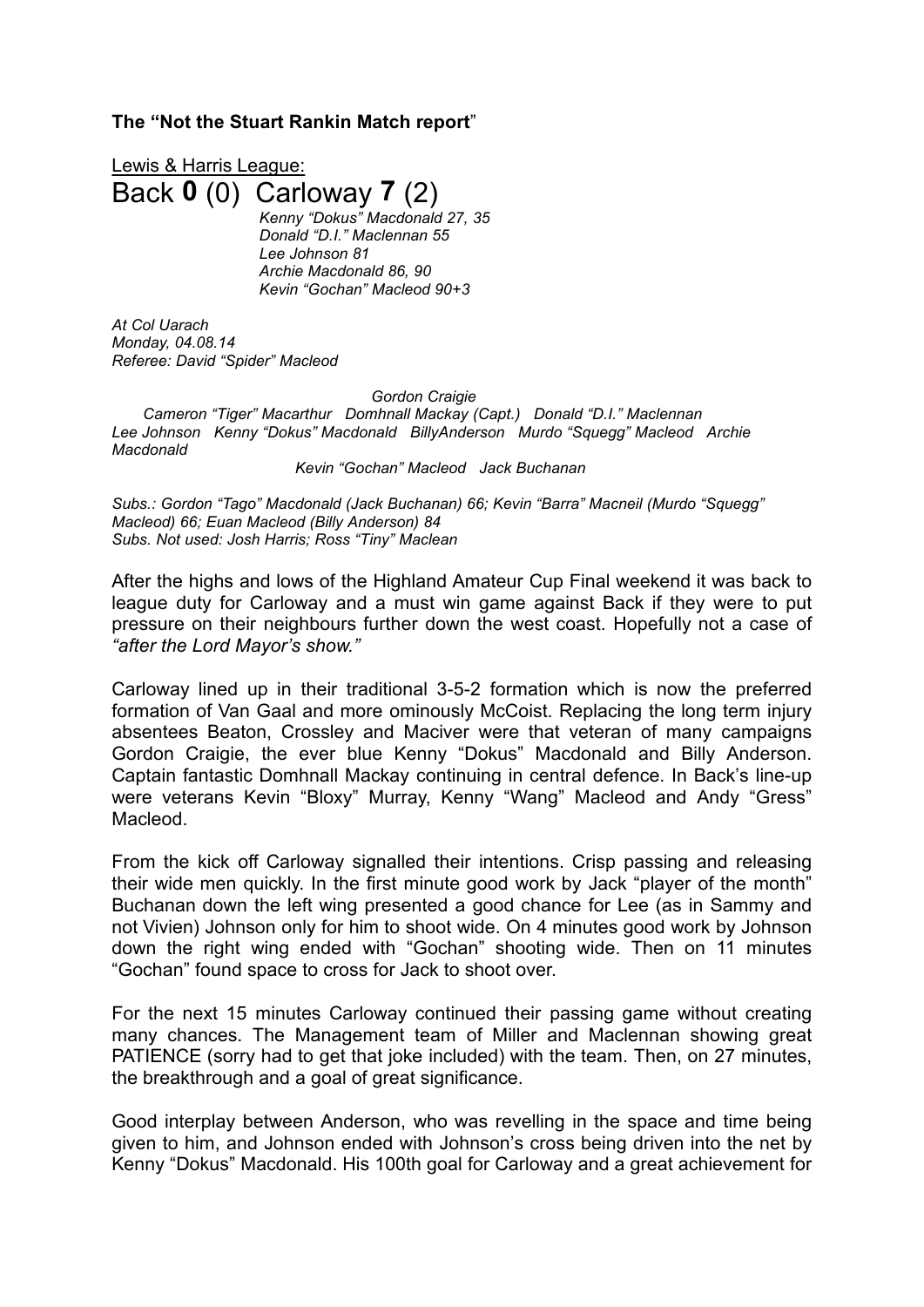a player who has remained loyal to Carloway throughout the years. (**0-1)**

This seemed to give the veteran an extra spur and goal number 101 arrived soon after. On 35 minutes and after prolonged Carloway pressure the ball broke to "Dokus" on the left hand corner of the 18 yard box for him to curl a great right foot shot *a là* Nicky Law into the net. I use Nicky Law as an example not because of his similarity to Kenny's brother Peter, I hasten to add. Game over. (**0-2)**

The rest of the half continued in exactly the same mode. Loads of Carloway possession. In fact if the Sky TV cameras had been present I reckon they would have calculated about 80/20 in Carloway's favour. It was that one sided. The only real highlights were Craigie making his first save on 36 minutes and "Gochan" forcing a fine save from Andy "Gress" in the final minute of the half

## **Half Time: Back 0 Carloway 2**

Carloway had the advantage of the wind in the second half, not that it had made much difference in the first half. Chances were created for Johnson, "Gochan" and "Dokus" which were either missed or were well saved by the over-worked Back goalkeeper.

Then on 56 minutes, another "I was there" moment. After good work by Johnson on the right wing the ball found its way to D I "Beckenbauer" Maclennan just outside the penalty box. Showing skills his brother in law "Dokus" would be proud of, he shaped to shoot with his right foot, then switched and easily beat his marker curling an exquisite left foot shot into the bottom corner of the net. Where was Billy Flower when you needed him to be there? (**0-3)**

Carloway were now in easy street, although Craigie had to be smart to save a rare Back effort on goal in 59 minutes.

On 65 minutes, the Back goalie Andy "Gress" Macleod suffered an injury which meant he could no longer continue. As Michael Maciver took over in goal, he was replaced by …….no-one. A sad state of affairs for a club who have invested so much in training young players and providing excellent facilities. Carloway Manager Miller took the opportunity to replace "Squegg" with "Barra" and Jack came off to be replaced by "Tago" (obviously his boots weren't in the missing holdall). This meant a reshuffle with Archie moving to centre forward.

With Back down to 10 men it was really a case of how many could Carloway score or indeed how many did they want to score. The new formation took all of 10 minutes to settle and in the last ten minutes Carloway really turned the screw and made the score more realistic.

On 80 minutes, after a good run by Archie Macdonald, his cross was met by Lee Johnson who scored easily (**0-4)**

On 84 minutes Billy Anderson was replaced by Euan Macleod, son of Carloway and Lewis legend Norman "Ghuilc."